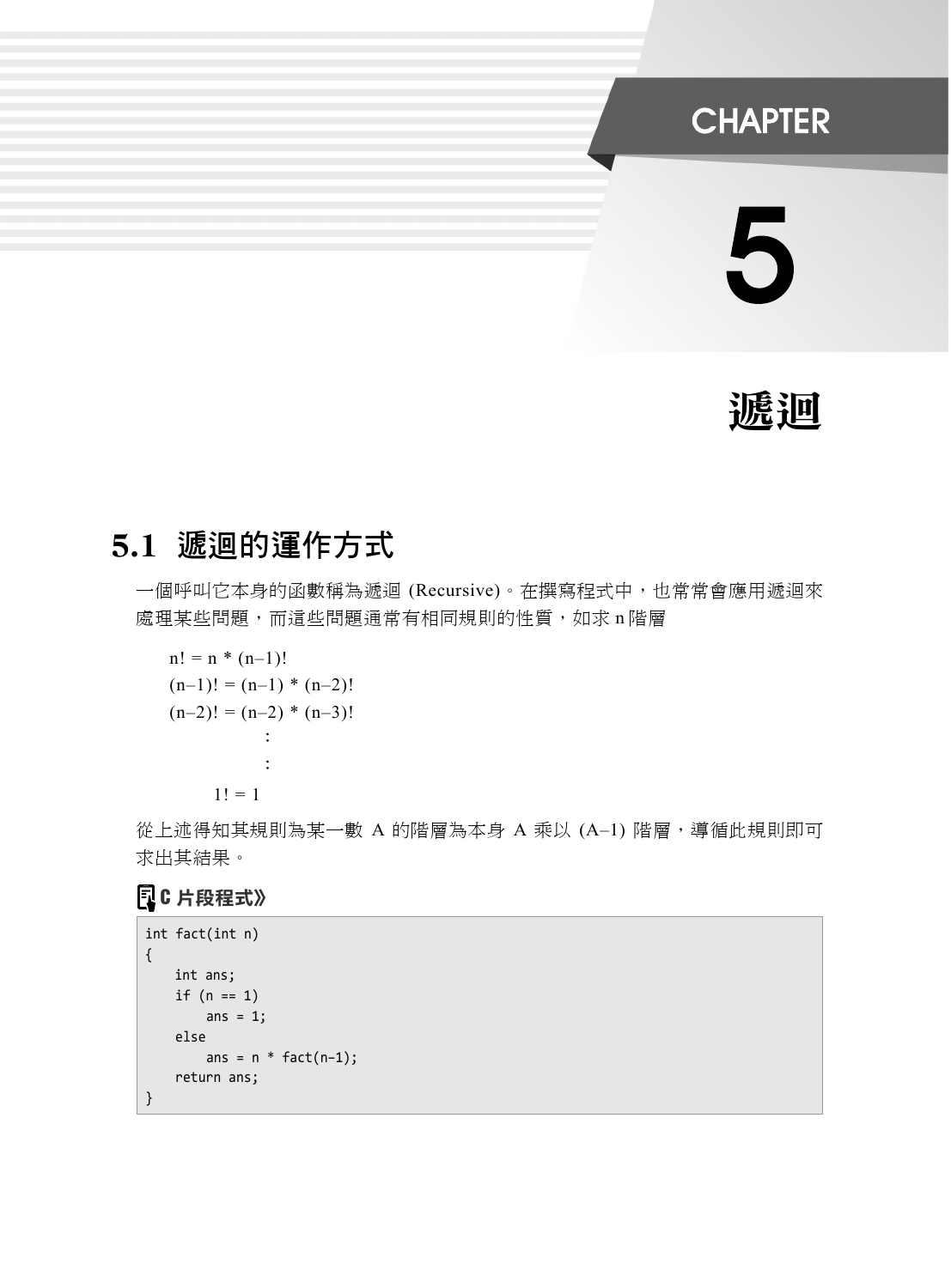#### 》程式解說

在撰寫遞迴時,千萬要記住必須有一結束點,使得函數得以往上追溯回去。如上例 中,當 n == 1 時,1! = 1 即為結束點。

為了能讓讀者更能體會遞迴的運作,我們以圖形來表示 n 階層的做法; 假設 n = 4,其步驟如下(注意箭頭所指的方向):



圖 5.1 計算 4! 的遞迴過程

fact(4)表示要計算 4! 的值,此時會呼叫 ans =  $4*$ fact(3); 敘述,但此敘述中又有 fact(3),表示要計算 3!,因此它又會去呼叫 ans = 3\*fact(2);敘述,同樣的 fact(2) 也會呼叫 ans = 2\*fact(1);敘述,由於我們設定當 n == 1 時,便回傳 ans 值到上一 層,注意!此時的 ans 是傳給 fact(1) 的,也因如此,使得 2\*fact(1) 能加以計算出 結果,將結果存於 ans 後,又往上傳給 fact(2),因為 fact(2) 是呼叫它的,…,依此 類推,最後的 4! 便可知道其答案為 4\*fact(3), 即 4\*6 等於 24。

上述的片段程式是以遞迴的方式執行之,而以非遞迴的方式之片段程式如下:

```
long Factorial(long n) 
{ 
   long sum = 1;
     int i; 
    if (n == 0 || n ==1) /* 當 n=0 或 n=1 時, 0!=1, 1!=1 */
         return (1); /* 故直接傳回 1 */ 
     else { 
         for (i=2; i<=n; i++ ) /* sum 記錄目前階乘之和 */
```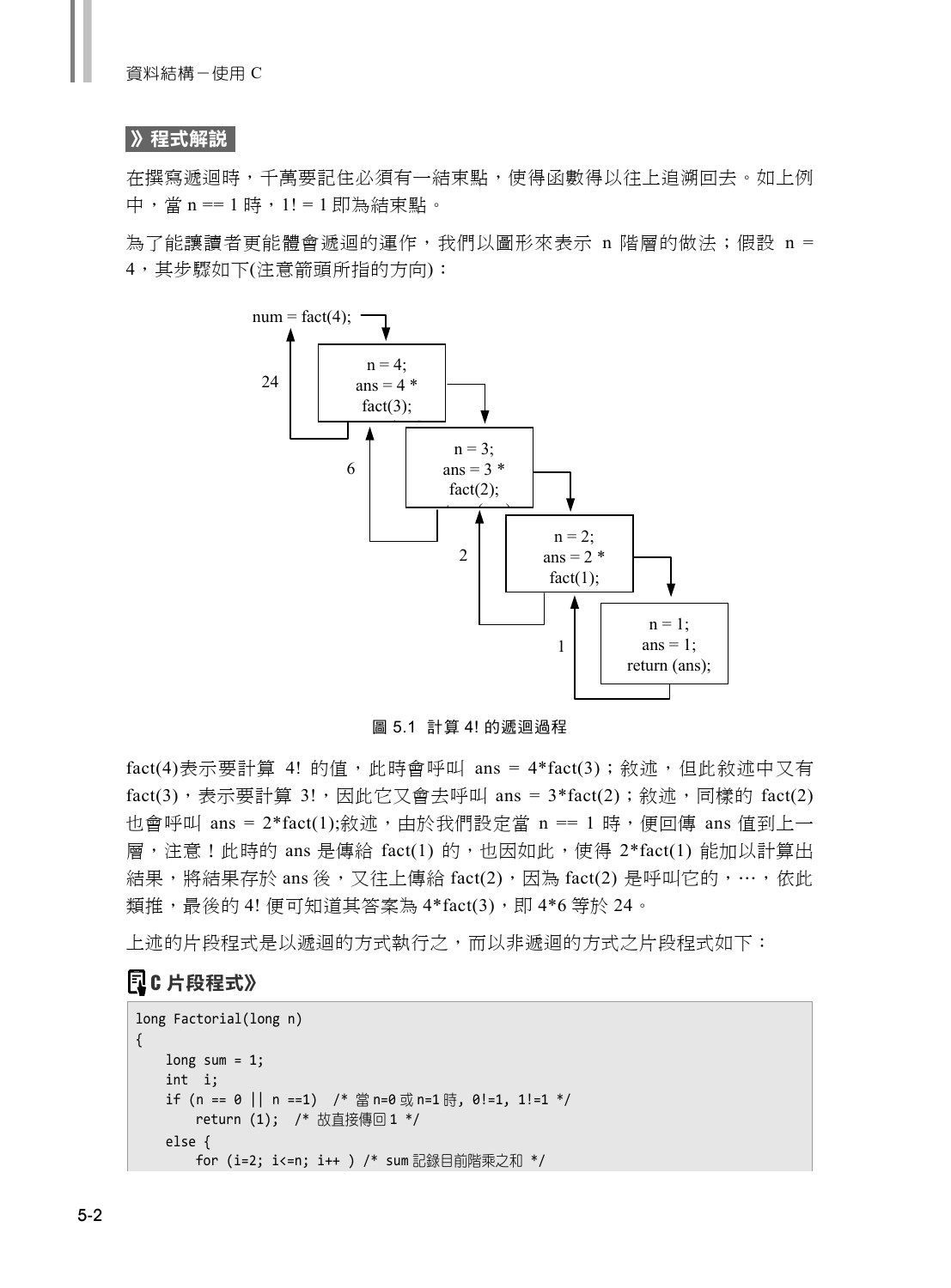```
 sum *= i; /* sum 與 i 相乘之和放回 sum 中 */ 
     } 
     return (sum); 
}
```
### 》程式解說

我們利用了二種處理方式,一為遞迴呼叫方式,二為非遞迴呼叫方式,二種方式的 最終答案是一樣的,但撰寫的方式則不同,請讀者比較之。有關 n! 的完整程式, 請參閱 5.5 節。

再舉一例,費氏數列(Fibonacci number)表示某一數為其前二個數的和,假設  $n_0=1$ ,  $n_1=1$  則

```
n2=n1+n0=1+1=2n3=n2+n1=2+1=3 :
 :
所以 ni= ni-1+ni-2
```
其片段程式如下:

## **【10片段程式》**

```
int fibon(int n) 
{ 
     int ans; 
    if (n == 0 || n == 1)
        ans = 1;
     else 
        ans = fibon(n-1) + fibon(n-2);
     return(ans); 
}
```
除了以遞迴的方式可以計算費氏數列外,當然也可以利用非遞迴的方式執行之,其 片段程式如下:

```
long fibonacci(long n) 
{ 
    long backitem1; /* 前一項值 */ 
    long backitem2; /* 前二項值 */ 
    long thisitem; /* 目前項數值 */ 
    long i; 
    if (n == 0) /* 費氏數列第 0 項為 0 */ 
       return (0); 
    else if (n == 1) /* 第二項為 1 */ 
        return (1);
```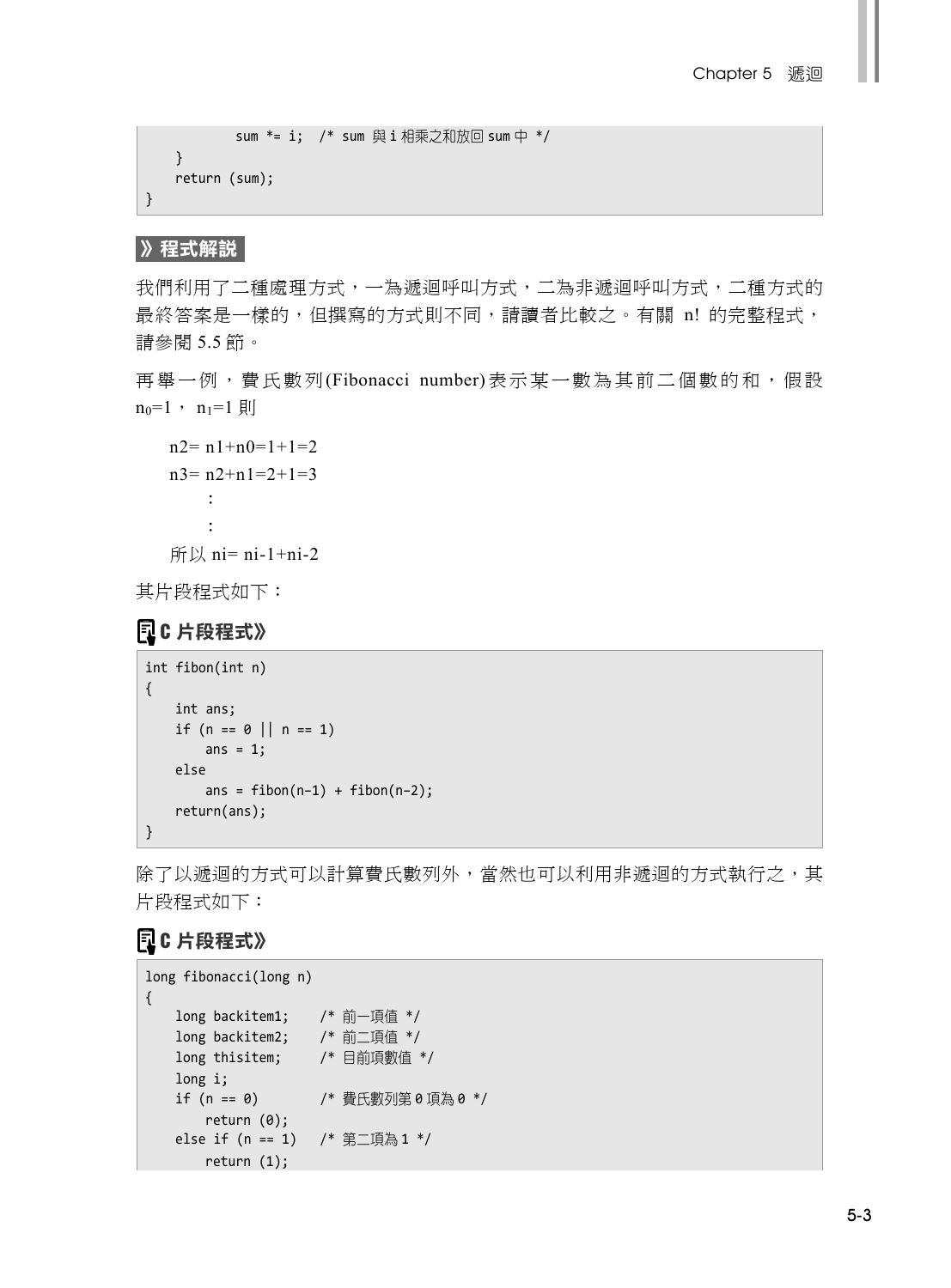```
 else { 
       backitem2 = 0;
       backitem1 = 1;
        /* 利用迴圈將前二項相加後放入目前項 */ 
        /* 之後改變前二項的值至到第 n 項求得 */ 
       for (i=2; i<=n; i++) {
           /* F(i) = F(i-1) + F(i-2) */
            thisitem = backitem1 + backitem2; 
            /* 改變前二項之值 */ 
            backitem2 = backitem1; 
            backitem1 = thisitem; 
        } 
        return (thisitem); 
    } 
}
```
其實編譯程式在整理遞迴時,會藉助堆疊將呼叫本身函數的下一個敘述位址儲存起 來,待執行結束點後,再將堆疊的資料一一彈出來處理。

有關費氏數列之程式實作,請參閱 5.5 節。



請利用遞迴和非遞迴的方法求兩整數的 gcd(最大公因數)。

## 5.2 一個典型的遞迴範例:河內塔

十九世級在歐洲有一遊戲稱為河內塔(Towers of Hanoi)。此遊戲乃由法國數學家 Edouard Lucas 於 1883 年所提出的,它有 64 個大小不同的金盤子,三個鑲鑽的柱 子分別為 A、B、C,今想把 64 個金盤子從 A 柱子移至 C 柱子,但可以借助 B 柱 子,遊戲規則為:

1. 每次只能搬一個盤子;

2. 盤子有大小之分,而且大盤子在下,小盤子在上。

假設有 n 個金盤子(1, 2, 3, ..., n-1),數字愈大表示重量愈重,其搬移的演算法如 下:

1. 假使  $n = 1$ , 則

2. 搬移第一個盤子從 A 至 C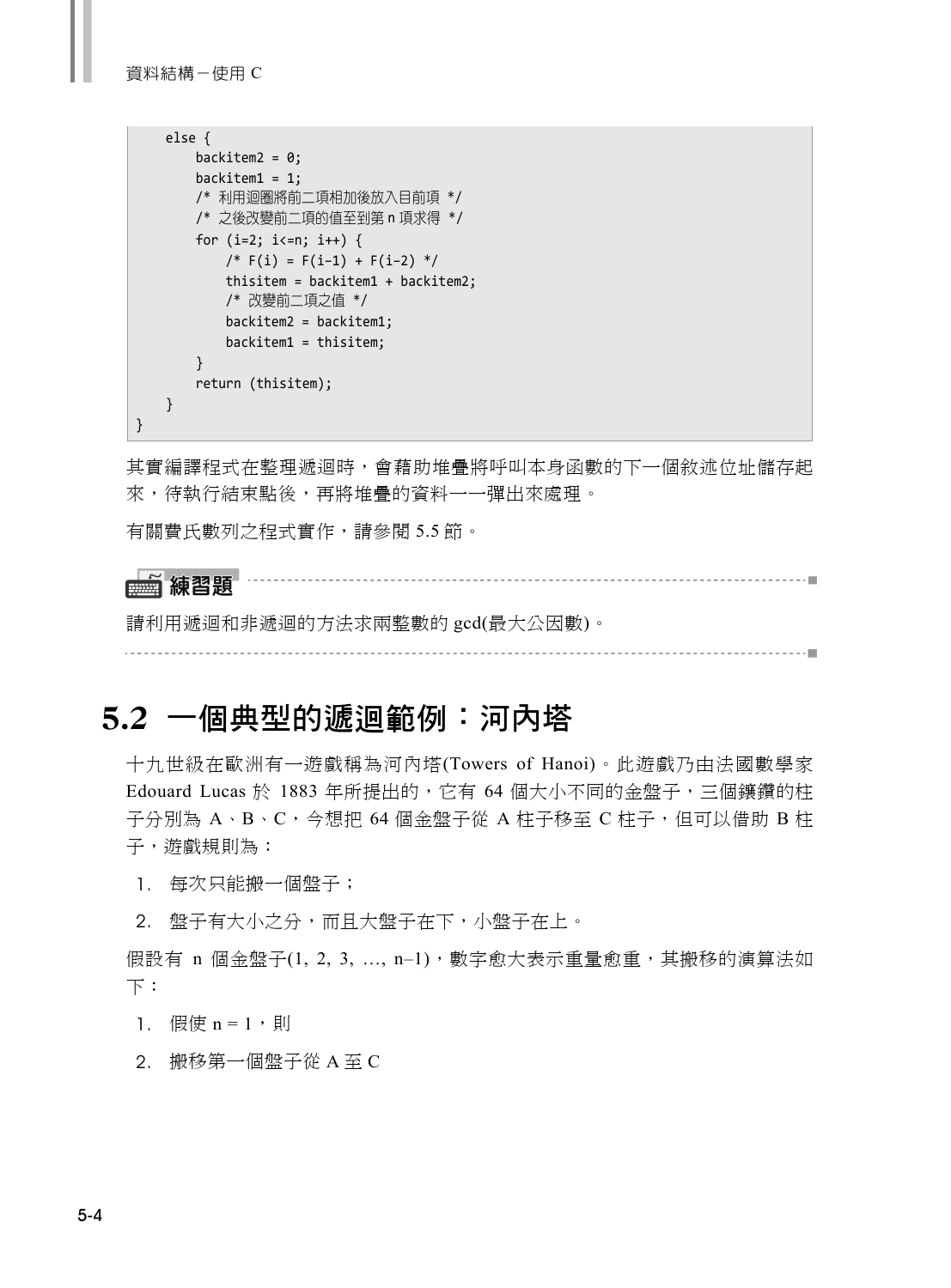否則

- 1. 搬移 n–1 個盤子從 A 至 B
- 2. 搬移第 n 個盤子從 A 至 C
- 3. 搬移 n–1 個盤子從 B 至 C
- 以 C 撰寫的程式如下:

### **同C 片段程式》**河內塔

```
void tower(int n, char from, char aux, char to) 
{ 
   if (n == 1) printf("Move disk 1 from %c to %c\n", from, to); 
    else { 
       /* 將 from 標記中的 n-1 個金盤子,藉助 to 標記的柱子, 搬到 aux 標記的柱子 */
        tower(n–1, from, to, aux); 
        printf("Move disk %d from %c to %c\n", n, from, to); 
       tower(n-1, aux, from, to);/* 將 n-1 個盤子從 aux,藉助 from, 搬到 to */
    } 
}
```
#### 》程式解說

程式 tower 函數中有四個參數,表示有 n 個金盤子,從 from 標記的柱子,藉由標記 aux 的柱子, 搬移到 to 標記的柱子上。

假設以 3 個金盤子為例: 從 A 柱子搬到 C 柱子, 而 B 為輔助的柱子。



》說明

- 1. 將 1 號金盤子從 A 搬到 C
- 2. 將 2號金盤子從 A 搬到 B,結果如下圖所示:

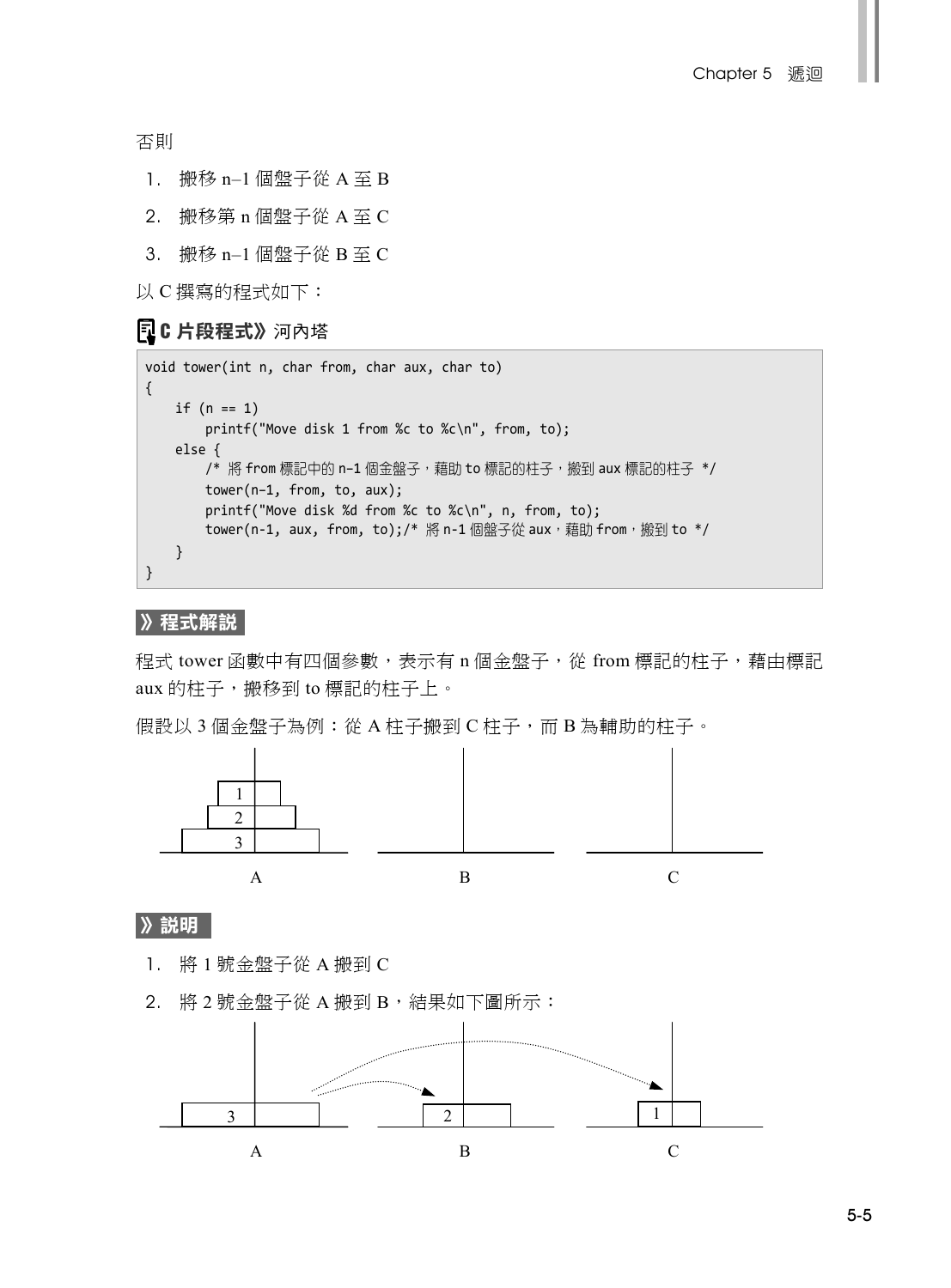資料結構-使用 C

- 3. 將 1 號金盤子從 C 搬到 B
- 4. 將 3號金盤子從 A 搬到 C,結果如下圖所示:



- 5. 將 1 號金盤子從 B 搬到 A
- 6. 將 2號金盤子從 B 搬到 C,結果如下圖所示:



7. 將 1號金盤子由從 A 搬到 C,結果如下圖所示:





程式的追蹤如下:

 $tower(3, A, B, C)$ 

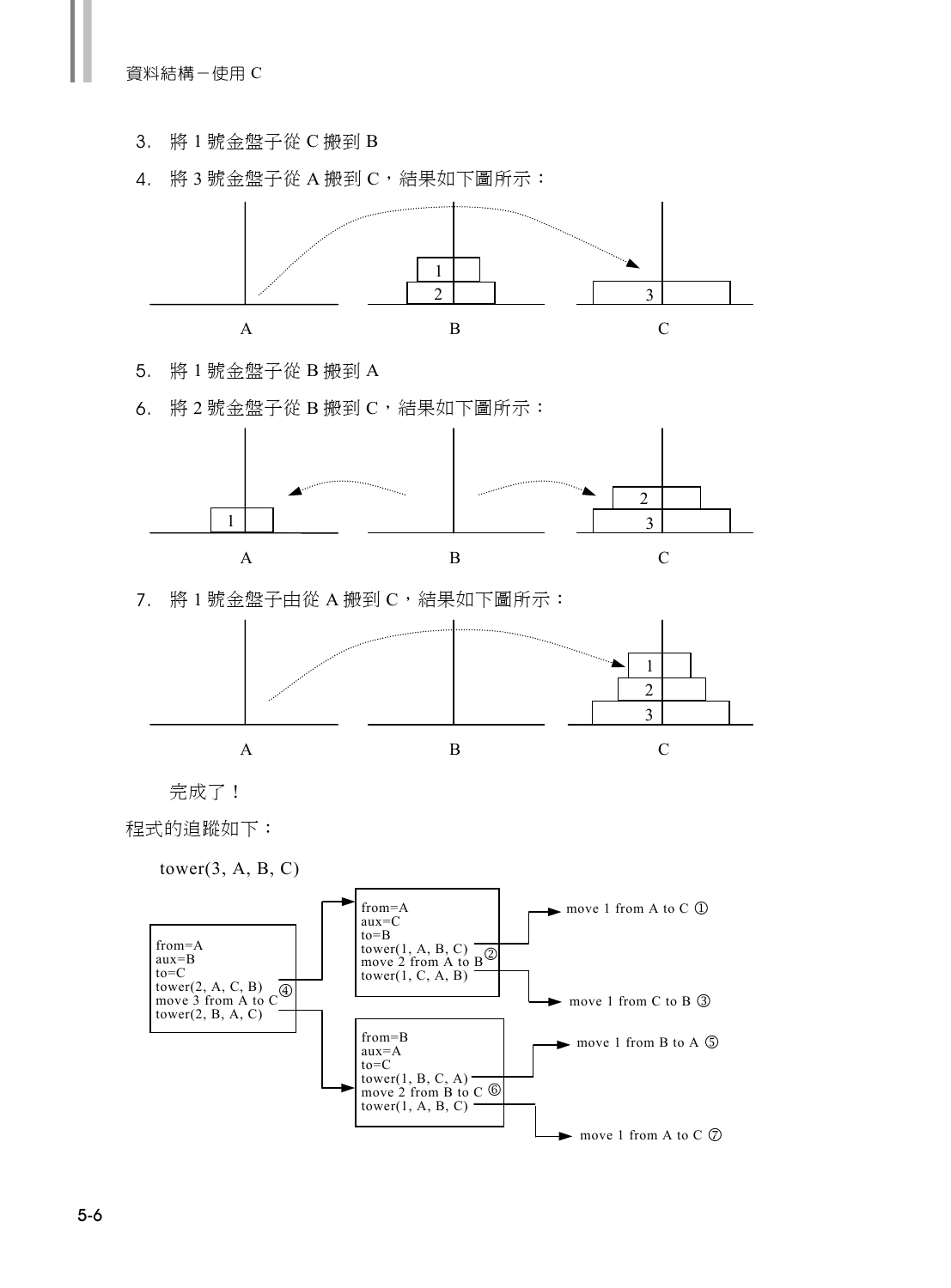## 5.4 何時不要使用遞迴?

遞迴雖然可以使用少數幾行的敘述就可解決一複雜的問題,但有些問題會花更多的 時間來處理,因此我們將要探討「何時不要使用遞迴」這一主題。

來看前面曾提及的費氏數列的計算方法,某一數乃是前二位數的和,如

 $F_0 = 1, F_1 = 1, F_2 = F_1 + F_0 = 2$ 依此類推

 $F_n = F_{n-1} + F_{n-2}$ 對  $n \geq 2$  而言

以遞迴處理時,其遞迴樹(recursive tree)如下:

假設  $n = 6$ 



從上圖得知,F<sub>4</sub>、F<sub>3</sub>、F<sub>2</sub>、F<sub>1</sub> 重覆執行多次,像這種遞迴樹長得像灌木,而且重覆 的動作又多,在這種情況不適合使用遞迴。此處可證明 F,其時間的複雜度是  $2^{n/2}$ 指 數 (exponential) 型態。

若以非遞迴,即以反覆的(iterative)程式來執行,其程式為

```
int fibonaci(int n) 
{ 
     int ans, i; 
    int backone = 1, backtwo = 0;
    if (n == 0 || n == 1)ans = 1;
     else {
```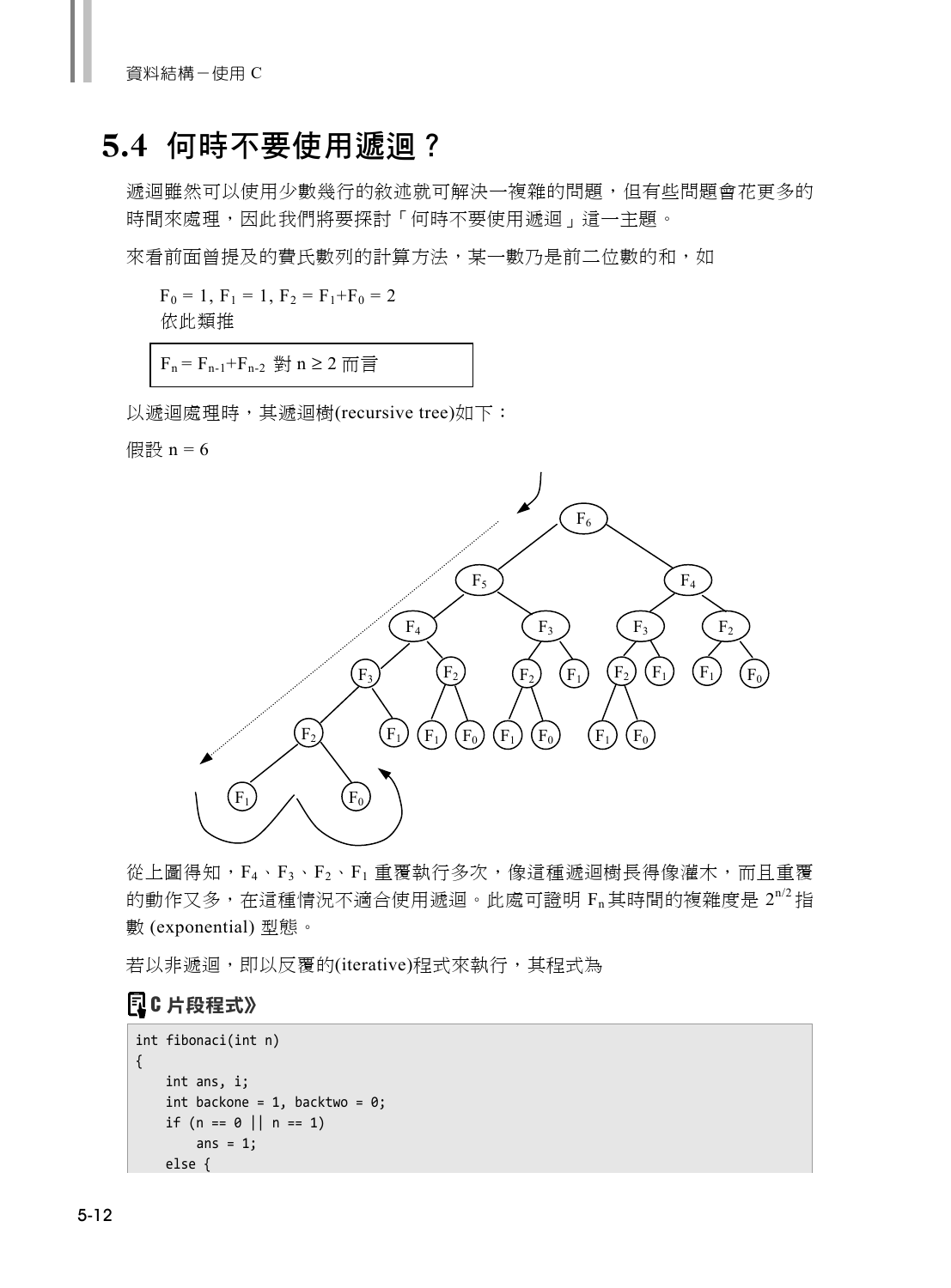```
 for (i=2; i<=n; i++) { 
               ans = backone + backtwo; 
               backtwo = backone; 
               backbone = ans; 
          } 
     } 
     return ans; 
}
```
從此程式可以容易地看出其 Big-O 為 O(n),表 5.1 是比較費氏數列以遞迴和非遞迴 在不同數目下所需花費的時間。摘自 Richard Neapolitan 與 Kumarss Naimipour 所 著的《Foundations of Algorithms》一書(John Barnette 出版社,1998)。

| n   | $n+1$ | 非遞迴      | 遞迴               |
|-----|-------|----------|------------------|
| 40  | 41    | $41$ ns  | $1048 \mu s$     |
| 60  | 61    | $61$ ns  | 1 s              |
| 80  | 81    | 81 ns    | $18 \text{ min}$ |
| 100 | 101   | $101$ ns | 13 days          |
| 120 | 121   | $121$ ns | 36 years         |
| 160 | 161   | $161$ ns | 3.8 x 107 years  |
| 200 | 201   | $201$ ns | 4 x 1013 years   |

表 5.1 費氏數列利用遞迴和非遞迴所花費時間之比較  $(1 \text{ ns} = 10^{-9} \text{ second} ; 1 \mu s = 10^{-6} \text{ second})$ 

從此表可知,不當的使用遞迴去解決某一問題,可能導致需花更多時間。

再來看處理 n! 的程式,本章開始時已對 n!的遞迴有所交待了,其遞迴樹如下:以 5! 為例



圓圈內的值表示其某一階層的結果,而圓圈右邊表示 5!會先呼叫 4!,而 4!也會先 去呼叫 3!,以此類推,最後 1!為 1,此時將 1 傳給 2!以計算 2!,..,最後,5!為 120。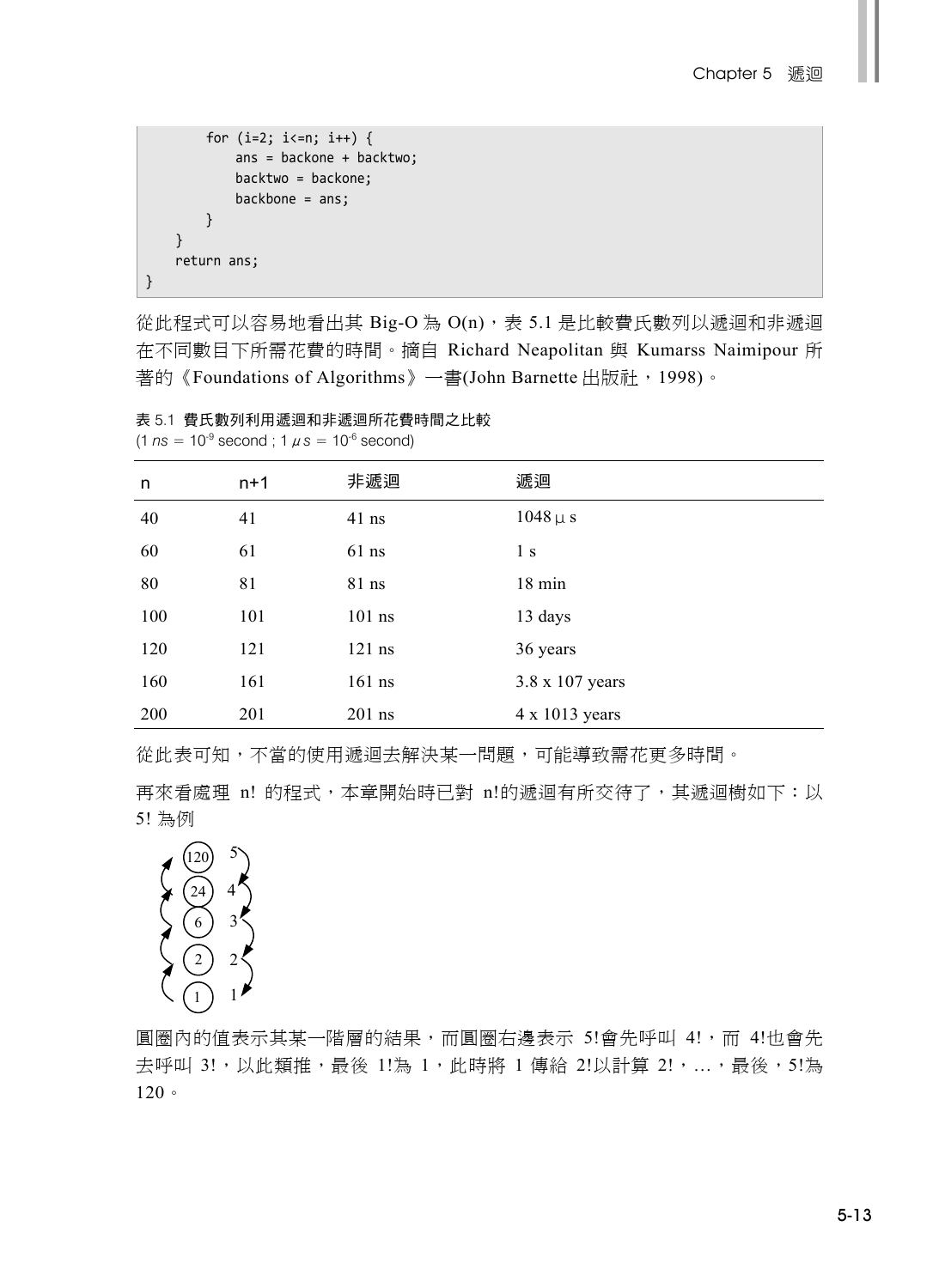從右邊往下做,直到 1 之後,再往上面繼續做,這種遞迴樹不像一棵灌木(長得很 強壯,不是瘦高型),而是一種簡單的喬木型式。這種情形也不太適合用遞迴,而 以非遞迴的方式處理較佳,分析如下:

| 滤迴                                                                                                         | 非遞迴                                                                                                 |
|------------------------------------------------------------------------------------------------------------|-----------------------------------------------------------------------------------------------------|
| $int$ fact(int n)<br>int ans;<br>if $(n==1)$<br>ans = $1$ ;<br>else<br>ans = $n*fact(n-1);$<br>return ans; | int factorial(int n)<br>int i, ans = $1$ ;<br>for $(i=2; i<=n; i++)$<br>ans $*= i$ ;<br>return ans; |
|                                                                                                            |                                                                                                     |

由於非遞迴使用了較多的區域變數 (local variable),所以直覺上以為遞迴會較好, 其實不然,因為遞迴使用了更多的空間來存放暫時的結果,所以實際上遞迴花了更 多的時間,因此,類似上述這種遞迴樹相當簡單,有如一條通道的,建議您還是使 用非遞迴較佳。

而在遞迴樹長得有如一棵灌木 (如費氏數列的圖) 但重覆的動作很少時,此時大可 利用遞迴來解決您的問題。如前述八個皇后的樹狀圖。

## 5.5 程式集錦

## (一) 利用遞迴方式計算 n!

## **C** 程式語言實作》

```
/* File name: factorUsingRecur.c */ 
/* Version 5.0, November, 2021 */ 
#include <stdio.h> 
#include <ctype.h> 
/* 函數原型宣告 */ 
long factorial(long); 
int main() 
{ 
     char ch; 
     long n; 
     printf("-----Factorial counting Using Recursive----"); 
     do { 
         printf("\nEnter a number( 0<=n<=12 ) to count n!: "); 
         scanf("%ld", &n);
```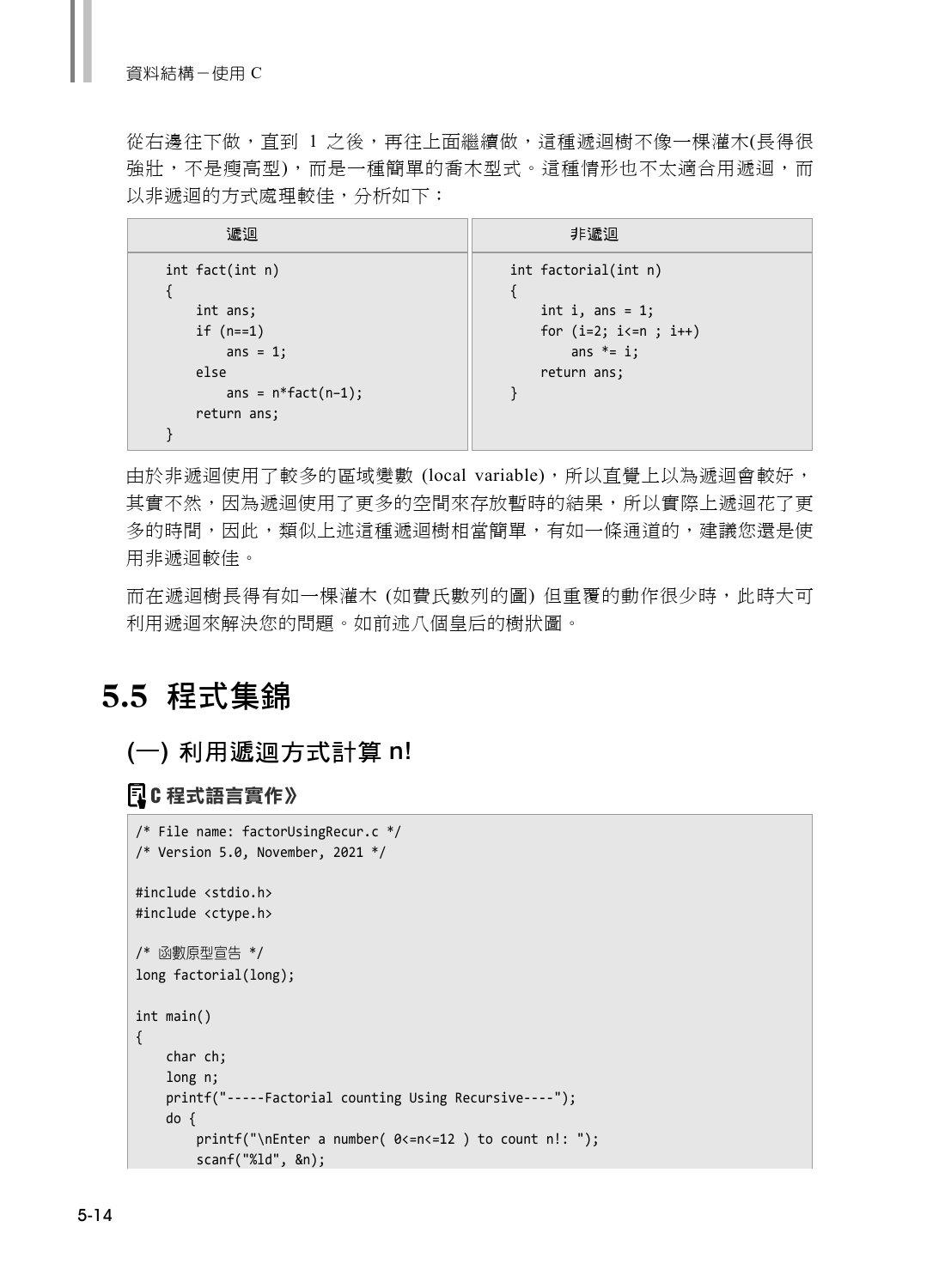```
while (getchar() != '\n')
             continue; 
         /* n 值在一般系統中超過 12 會產生 overflow 得到不正確的值 */ 
        if (n < 0 | n > 12) printf("input out of range !\n"); 
         else 
            printf("%Id! = %Id\n", n, factorial(n)); printf("Continue (y/n)? "); 
         ch = toupper(getchar()); 
     } while (ch == 'Y'); 
    return 0; 
} 
/* 利用遞迴呼叫自己計算 N 階層 */ 
long factorial(long n) 
{ 
     if (n == 1 || n== 0) /* 設定結束點 */ 
         return (1); 
    else 
         return( n * factorial(n-1)); 
}
```
## 輸出結果

```
-----Factorial counting Using Recursive---- 
Enter a number( 0 < n < 12 ) to count n!: 5
5! = 120 
Continue (y/n) ? n
```
#### 》程式解說

ex : n = 3 時, 遞迴函數執行如下:

```
if (n == 1)
    return (1);
 else 
    return(3* factorial(3-1);
    return(2^* factorial(2-1));
    return(1);
```
當執行到 return(1)時,便將此結果,傳回給 factorial(2–1),如虛線所示,之後,又將 2\*factorial(2–1) 計算出來的結果傳回給 factorial(3–1),最後 3\*factorial(3–1) 所計算的 結果就是 3! 的答案。此處要記得設定結束點,否則程式會形成無窮的呼叫。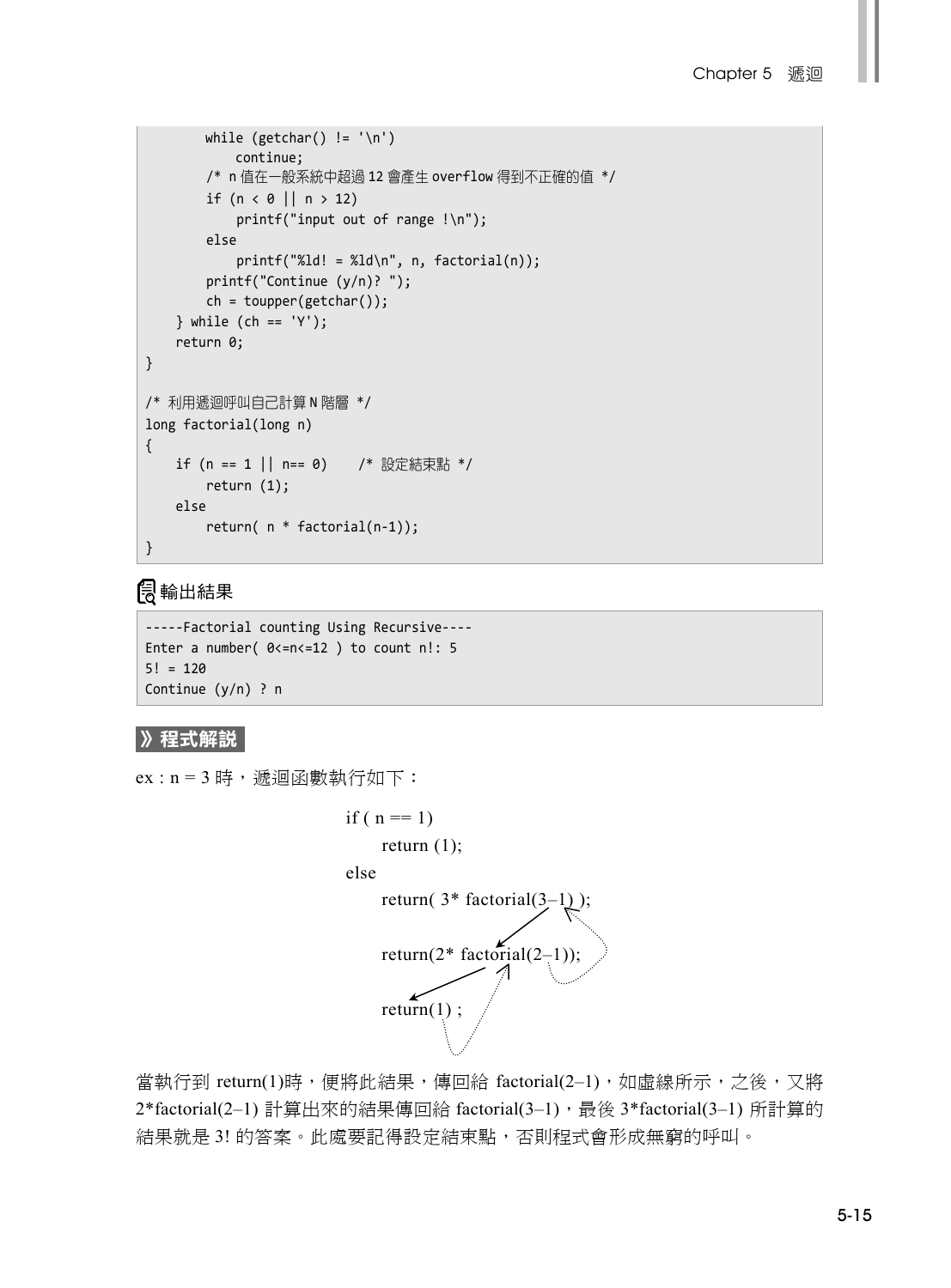資料結構-使用 C

```
Enter a number(n>=0): 25 
Fibonacci(25) = 75025 
Contiune (y/n)? n
```
》程式解說

費氏數列為 0, 1, 1, 2, 3, 5, 8, 13, 21, 其中某一項為前二項之和,且第 0 項為 0, 第 1 項為 1。

## (四) 利用非遞迴方式計算費氏數列

```
/* File name: fiboUsingIter.c */ 
/* Version 5.0, November, 2021 */ 
#include <stdio.h> 
#include <ctype.h> 
/* 函數原型宣告 */ 
long fibonacci(long); 
int main() 
{ 
     char ch; 
     long n; 
     printf("-----Fibonacci numbers Using Iterative-----"); 
     do { 
         printf("\nEnter a number(n>=0): "); 
         scanf("%ld", &n); 
         while (getchar()!='\n') 
             continue; 
         /* n 值大於 0 */ 
        if (n < 0)printf("Input number must be > 0!\n\times");
         else 
            printf("Fibonacci(\%ld) = %ld\n", n, fibonacci(n)); printf("Continue (y/n)? "); 
         ch = toupper(getchar()); 
     } while (ch == 'Y'); 
     return 0; 
} 
long fibonacci(long n) 
{ 
     long backitem1; /* 前一項值 */ 
     long backitem2; /* 前二項值 */ 
    long thisitem; /* 目前項數值 */ 
     long i; 
     if (n == 0) /* 費氏數列第 0 項為 0 */
```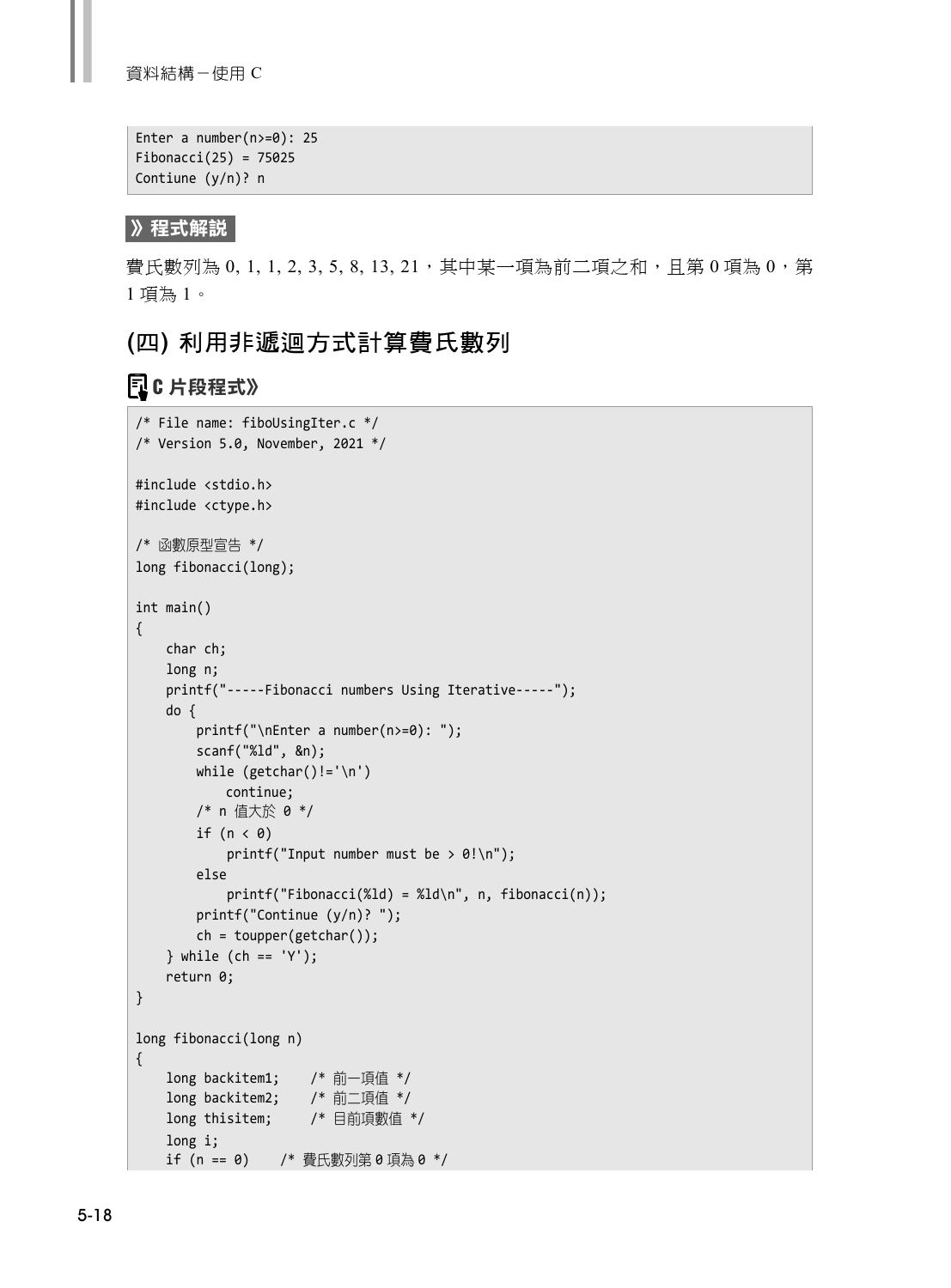```
 return (0); 
     else if (n == 1) /* 第二項為 1 */ 
        return (1); 
     else { 
       backitem2 = 0;
       backitem1 = 1;
        /* 利用迴圈將前二項相加後放入目前項 */ 
        /* 之後改變前二項的值至到第 n 項求得 */ 
        for (i=2; i<=n; i++) { 
           /* F(i) = F(i-1) + F(i-2) * thisitem = backitem1 + backitem2; 
            /*改變前二項之值*/ 
            backitem2 = backitem1; 
            backitem1 = thisitem; 
        } 
        return (thisitem); 
    } 
}
```
## 輸出結果

```
/* File name: hanoiTower.c */ 
/* Version 5.0, November, 2021 */ 
#include <stdio.h> 
/* 函數原型宣告 */ 
void hanoiTower(int, char, char, char); 
int main() 
{ 
    int n; 
     char A='A', B='B', C='C'; 
     printf("-----Hanoi Tower Implementation----\n"); 
    /* 輸入共有幾個盤子在 A 柱子中 */ 
     printf("How many disks in A? "); 
    scanf("%d", &n); 
   if (n == 0) printf("no disk to move\n"); 
     else 
         hanoiTower(n, A, B, C); 
     return 0; 
} 
/* 遞迴函數呼叫求河內塔之解 */ 
void hanoiTower(int n, char a, char b, char c) 
{ 
    if (n == 1) printf("Move disk 1 from %c -> %c\n", a, c); 
     else { 
         /* 將 A 上 n-1 個盤子借助 C 移至 B */
```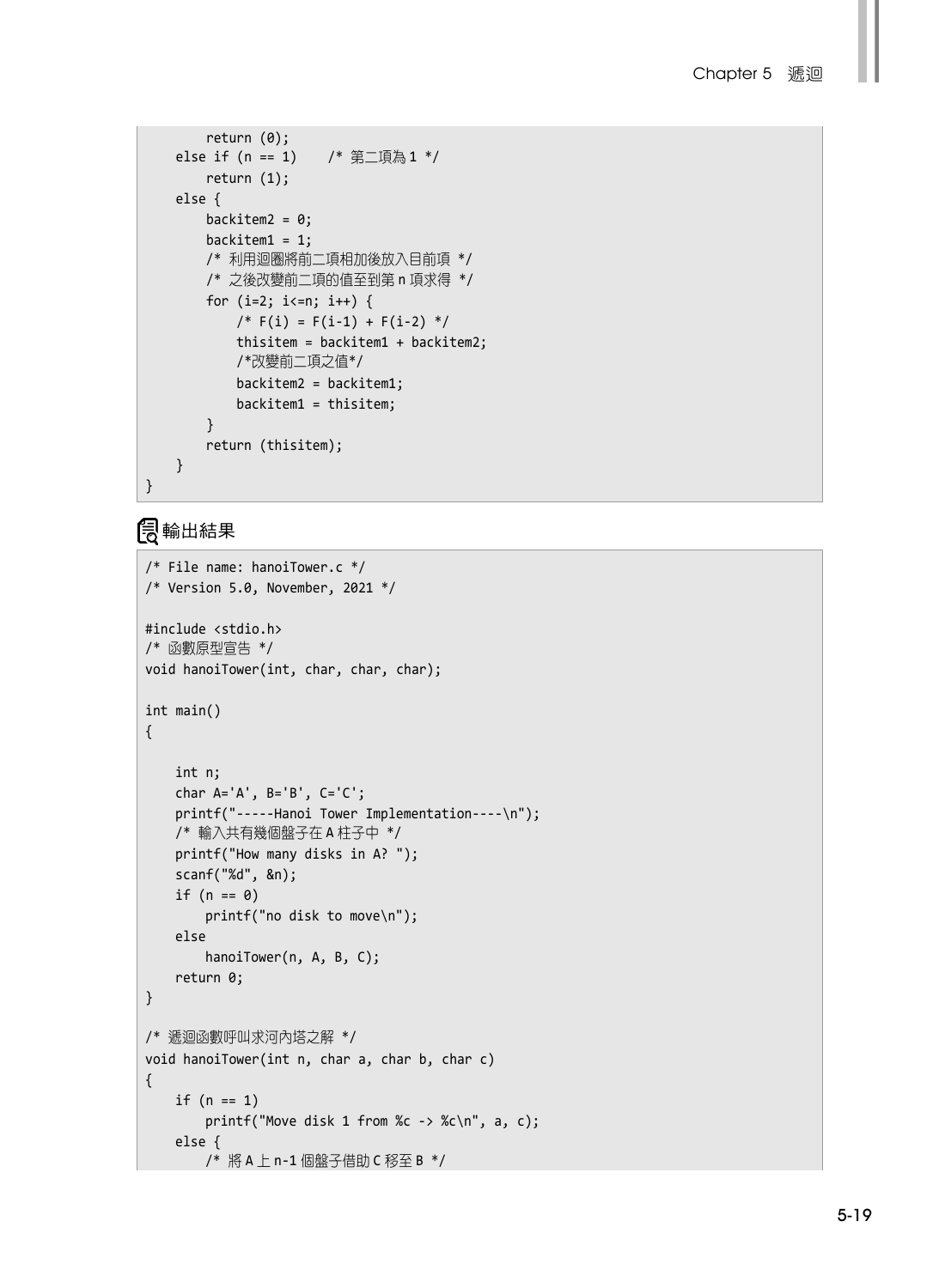```
 hanoiTower(n-1, a, c, b); 
     printf("Move disk %d from %c -> %c\n", n, a, c); 
     /* 將 B 上 n-1 個盤子借助 A 移至 C */ 
     hanoiTower(n-1, b, a, c); 
 }
```
## 輸出結果

}

```
-----Hanoi Tower Implementation---- 
How many disks inA ? 3 
Move disk 1 from A -> C 
Move disk 2 from A -> B 
Move disk 1 from C -> B 
Move disk 3 from A -> C 
Move disk 1 from B -> A 
Move disk 2 from B -> C 
Move disk 1 from A -> C 
Press any key to continue
```
#### 》程式解說

河內塔問題之目的乃在三根柱子中,將 n 個盤子從 A 柱子搬到 C 柱中,每次只移 動一盤子,而且必須遵守每個盤子都比其上面的盤子還要大的原則。

河內塔問題的想法必須針對最底端的盤子。我們必須先把 A 柱子頂端 n–1 個盤子想 辦法(借助 C 柱)移至 B 柱子,然後才能將最底端的盤子移至 C 柱。此時 C 有最大的 盤子, B 總共 n-1 個盤子, A 柱則無。只要再借助 A 柱子, 將 B 柱 n-1 個盤子移往 C 柱即可:

```
 hanoiTower(n–1, A, C, B); /* 將 A 頂端 n–1 個金盤子藉助 C 移至 B */ 
 hanoiTower(n–1, B, A, C); /* 將 B 上的 n–1 個金盤子藉助 A 移至 C */
```
## (五) 利用遞迴方式解決 4 個皇后問題

## **C** 程式語言實作》

```
/* File name: queen4.c */ 
/* Version 5.0, November, 2021 */ 
#include <stdio.h> 
#define TRUE 1 
#define FALSE 0 
#define MAXQUEEN 4 
#define ABS(x) ((x>0) ?(x): -(x)) /* 求 x 之絕對值 */ 
/* 存放 4 個皇后之列位置, 陣列註標為皇后的行值置 */ 
int queen[MAXQUEEN]; 
int totalSolution = 0; /* 計算共有幾組解 */
```